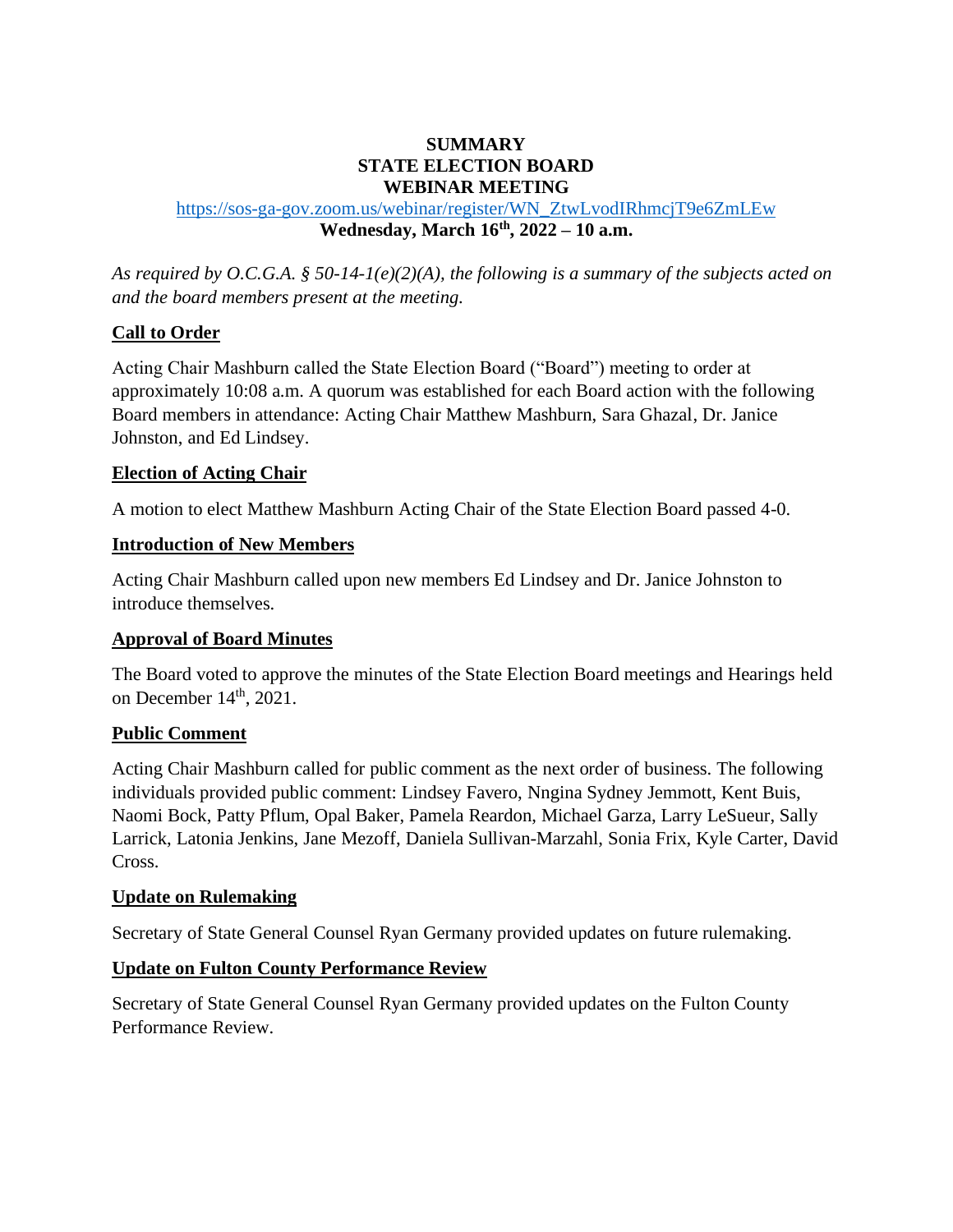### **Investigations Reports**

## **A. Consent Cases**

#### *\*The Board voted to dismiss the following consent cases in a block:*

|                          | 1. SEB Case No. 2020-012 Emmanuel County – Multiple Complaints |
|--------------------------|----------------------------------------------------------------|
| 2. SEB Case No. 2020-093 | Telfair County – Vote Buying                                   |
|                          | 3. SEB Case No. 2020-193 Hall County – Chain of Custody        |
|                          | 4. SEB Case No. 2020-196 Gilmer County – Problem at the Polls  |
| 5. SEB Case No. 2020-208 | Muscogee County $-AB$                                          |

#### **B. New Cases**

## **1. SEB Case No. 2021-129 DeKalb County – AB Box Procedures**

Acting Chair Mashburn continued the case.

## **2. SEB Case No. 2021-181 Fulton County – Data Review**

After presentation and discussion of the investigative findings, the Board voted to refer the Respondents to the Attorney General's Office.

### **Executive Session / Break**

At approximately 12:15 p.m., the Board entered into executive session. The Board returned to the meeting at 1:02 p.m. During executive session, the Board authorized subpoenas for SEB Case No. 2020-010 Dougherty County and SEB Case No. 2022-003 Fulton County.

#### **Attorney General Report**

The Board voted to accept the following cases in a block:

### **Consent Orders**

| 2016-036 | <b>Houston County</b>          |
|----------|--------------------------------|
| 2016-166 | <b>Habersham County</b>        |
| 2018-025 | <b>Habersham County</b>        |
| 2018-048 | <b>Sumter County</b>           |
| 2019-019 | <b>Webster County</b>          |
| 2019-045 | City of Guyton                 |
| 2019-047 | <b>Lowndes County</b>          |
| 2020-138 | <b>Pickens County</b>          |
| 2020-191 | <b>Forsyth County</b>          |
| 2020-194 | <b>Floyd County</b>            |
| 2020-260 | Dougherty County/Miller County |
| 2021-062 | <b>Walker County</b>           |